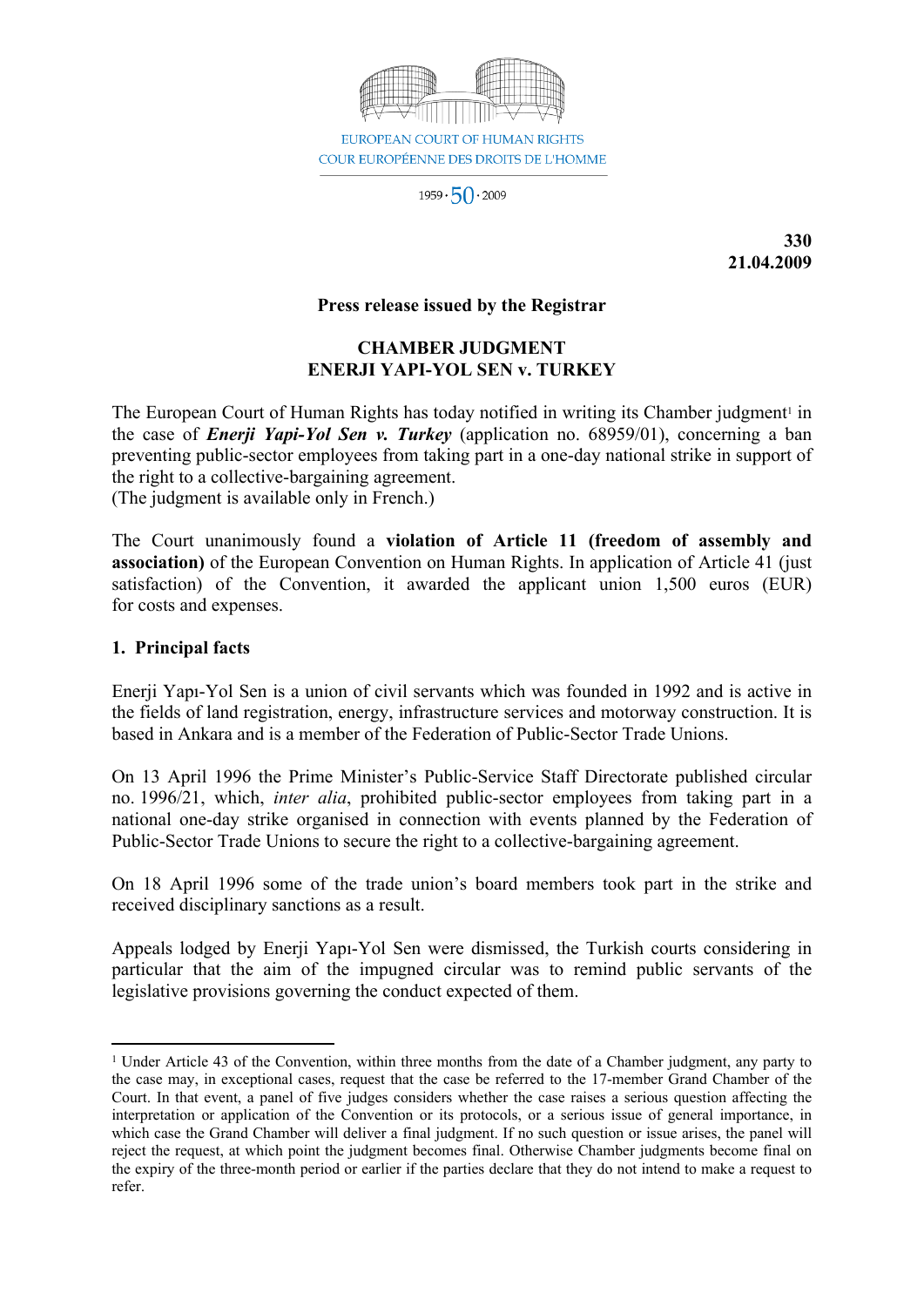## **2. Procedure and composition of the Court**

The application was lodged with the Court on 1 September 2000 and declared partly admissible on 31 January 2008.

Judgment was given by a Chamber of seven judges, composed as follows:

Josep **Casadevall** (Andorra), *President*, Corneliu **Bîrsan** (Romania), Boštjan M. **Zupančič** (Slovenia), Alvina **Gyulumyan** (Armenia), Egbert **Myjer** (the Netherlands), Ineta **Ziemele** (Latvia), Işıl **Karakaş** (Turkey), *judges*,

and also Santiago **Quesada**, *Section Registrar*.

# **3. Summary of the judgment**<sup>2</sup>

## **Complaint**

Relying on Article 11, Enerji Yapı-Yol Sen alleged that the Turkish authorities had breached its right to trade-union freedom.

### **Decision of the Court**

Concerning the general principles relating to the obligations incumbent on the States under Article 11, the Court referred to its case-law set out in its Grand Chamber judgment in the case of *Demir and Baykara v. Turkey* (12 November 2008, application no. 34503/97). It pointed out, *inter alia*, that the impugned circular had been adopted five days before the action planned by the Federation of Public-Sector Trade Unions, at a time when work was under way to bring Turkey's legislation into line with international conventions on the tradeunion rights of State employees and the legal situation of public servants was unclear.

The Court acknowledged that the right to strike was not absolute and could be subject to certain conditions and restrictions. However, while certain categories of civil servants could be prohibited from taking strike action, the ban did not extend to all public servants or to employees of State-run commercial or industrial concerns. In this particular case the circular had been drafted in general terms, completely depriving all public servants of the right to take strike action.

Furthermore, there was no evidence that the national action day on 18 April 1996 had been prohibited. In joining in the action the members of the applicant trade union had simply been making use of their freedom of peaceful assembly. In the Court's view the disciplinary action taken against them on the strength of the circular was capable of discouraging tradeunion members and others from exercising their legitimate right to take part in such one-day strikes or other actions aimed at defending their members' interests. Furthermore, the Turkish

<sup>2</sup> This summary by the Registry does not bind the Court.